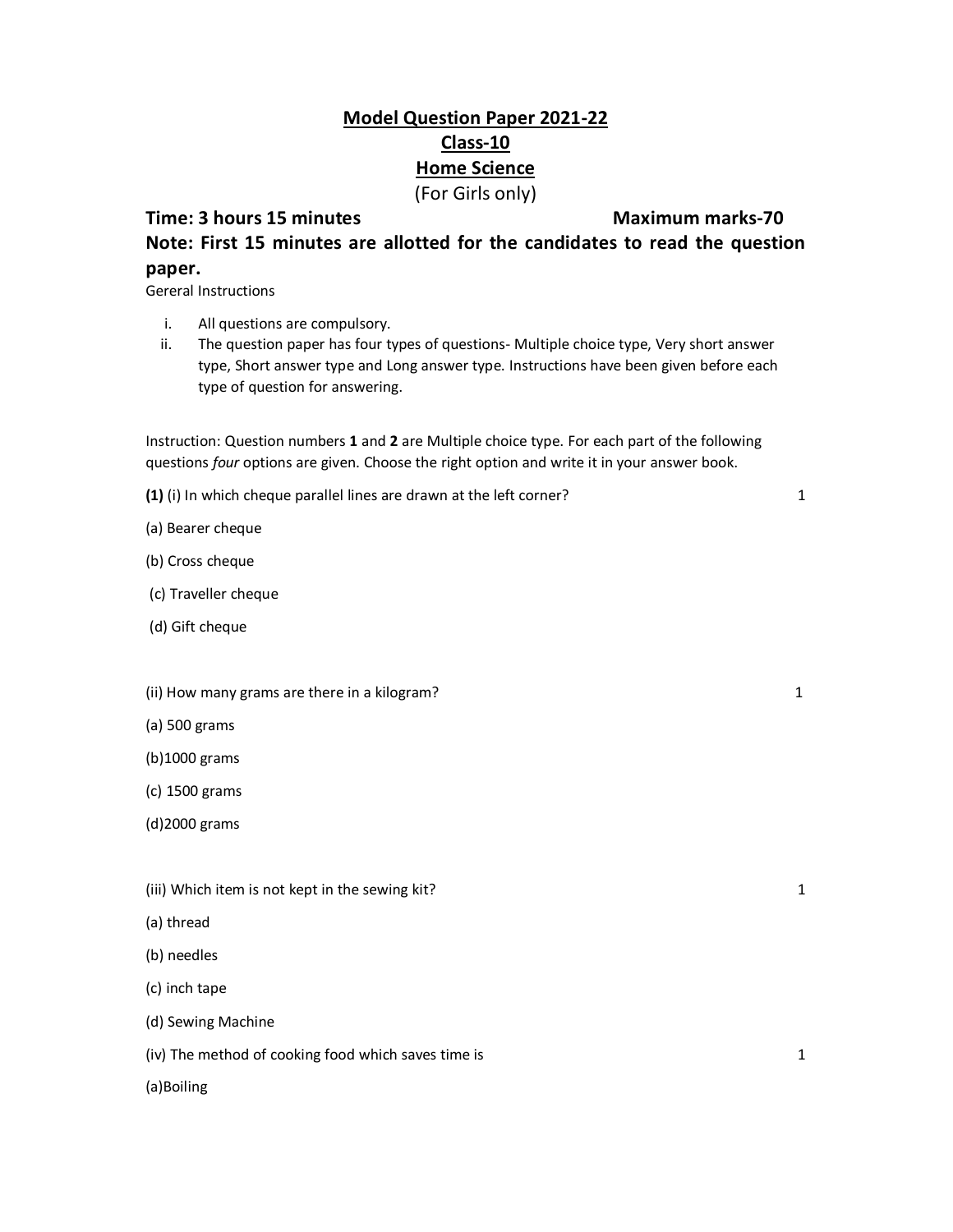| (b) Frying |
|------------|
|            |

- (c) cooking in a pressure cooker
- (d) Roasting

| (2) (i) Plantation is necessary |  |
|---------------------------------|--|
| (a) For clean air               |  |

- (b) To prevent soil erosion
- (c) To increase the level of ground water
- (d) All of these
- (ii) 'World Environment Day' is celebrated on 1
- (a) 5 April
- (b) 5 May
- (c) 5 June
- (d) 5 August
- (iii) Injection of ATS or Titback is used to prevent 1
- (a) Diphtheria
- (b) Dengue
- (c) Typhoid
- (d) Tetanus
- (iv) Contagious diseases spread through 1
- (a) Air
- (b) Water
- (c) Contact
- (d) All of these

**Instruction** : Question numbers **3** and **4** are Very short answer type. Write answer of each part in about a maximum of **25** words.

| 3.(a) Name the organs of the respiratory system. |                                                |               |
|--------------------------------------------------|------------------------------------------------|---------------|
|                                                  | (b) When do we use ring cushion?               | $\mathcal{L}$ |
|                                                  | (c) What is the function of water in the body? | $\mathcal{P}$ |
|                                                  | (d) What do you understand by family budget?   | $\mathcal{L}$ |
|                                                  | (e) Name two diseases that spread through air. | 2             |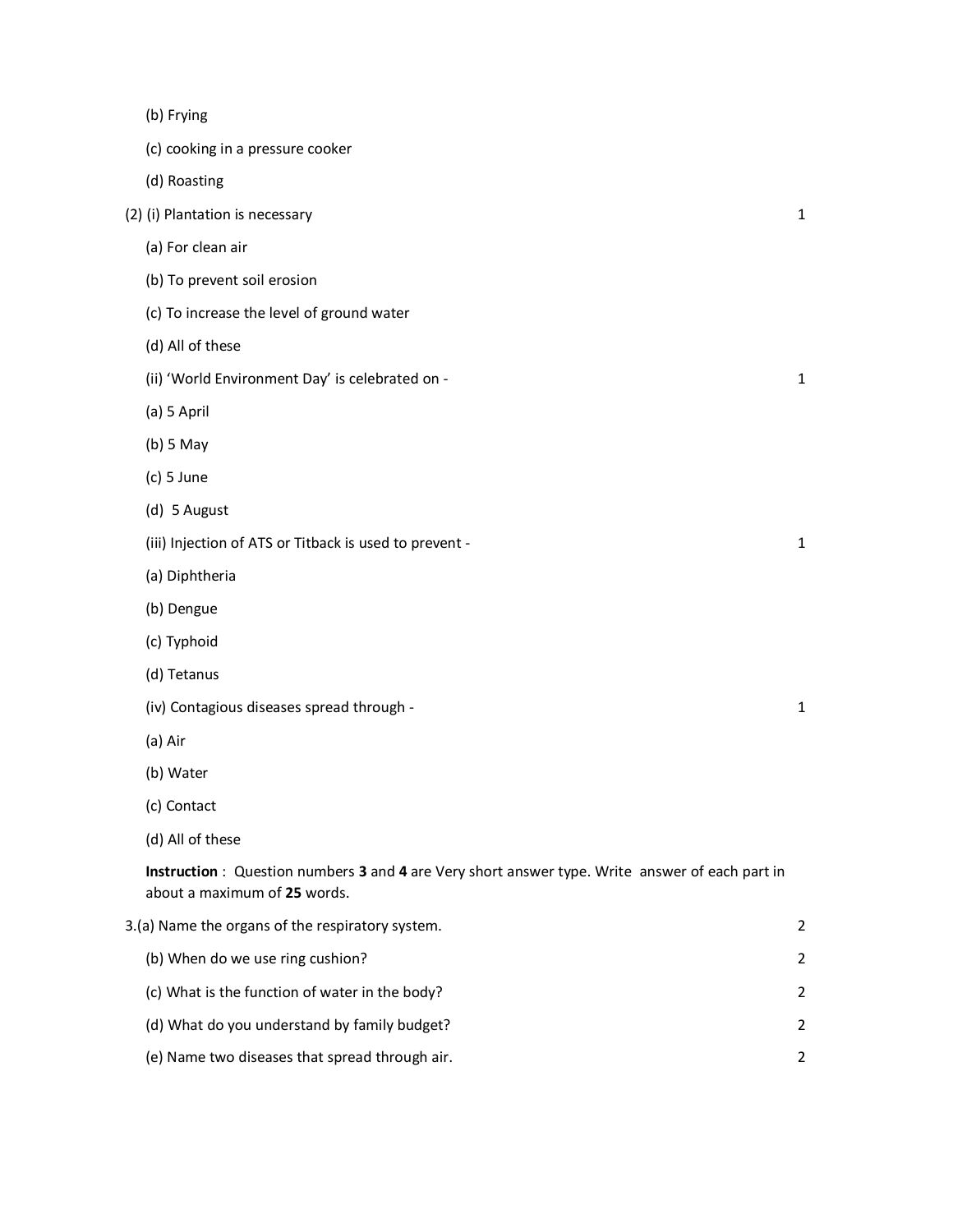| 4. (a) Write down the name of any four liquid diets.                                                               | 2              |
|--------------------------------------------------------------------------------------------------------------------|----------------|
| (b) What is the use of a bank passbook?                                                                            | $\overline{2}$ |
| (c) What is meant by 'artificial respiration'?                                                                     | $\overline{2}$ |
| (d) State the main forms of hot sac (hot packs).                                                                   | $\overline{2}$ |
| (e) Name some solid chemical disinfectants.                                                                        | $\overline{2}$ |
|                                                                                                                    |                |
| Instructions: Question numbers 5 to 7 are Short answer type. Give answer of each part in a<br>maximum of 50 words. |                |
| 5.(a) What information do we get mainly from the observation of the family budget?                                 | 4              |
| Or                                                                                                                 |                |
| Calculate the Simple interest of Rs.800 at the rate of 6% for 4 years.                                             | 4              |
|                                                                                                                    |                |
| (b) What measures could be taken to remove and destroy the garbage of a house? Explain.                            | 4              |
| Or                                                                                                                 |                |
| Write the methods of cooking food. Describe any two methods.                                                       | 4              |
|                                                                                                                    |                |
| 6.(a) Write the symptoms and preventive measures of Cholera.                                                       | 4              |
| Or                                                                                                                 |                |
| Write a note on 'ideal well'.                                                                                      | 4              |
| (b) How does the process of cooking affect bodily fat? Discuss.                                                    | 4              |
| Or                                                                                                                 |                |
| What is meant by noise pollution?                                                                                  | 4              |
| 7.(a) What will you do to make a frock beautiful and attractive?                                                   | 4              |
| Or                                                                                                                 |                |
| What should be given to a patient in case of heat stroke?                                                          | 4              |
|                                                                                                                    |                |
| (b) What is meant by dehydration? Write its symptoms.                                                              | 4              |
| Or                                                                                                                 |                |
| The population of a village is 4000. Of these 20% are men, 25% are women and the rest are                          | 4              |